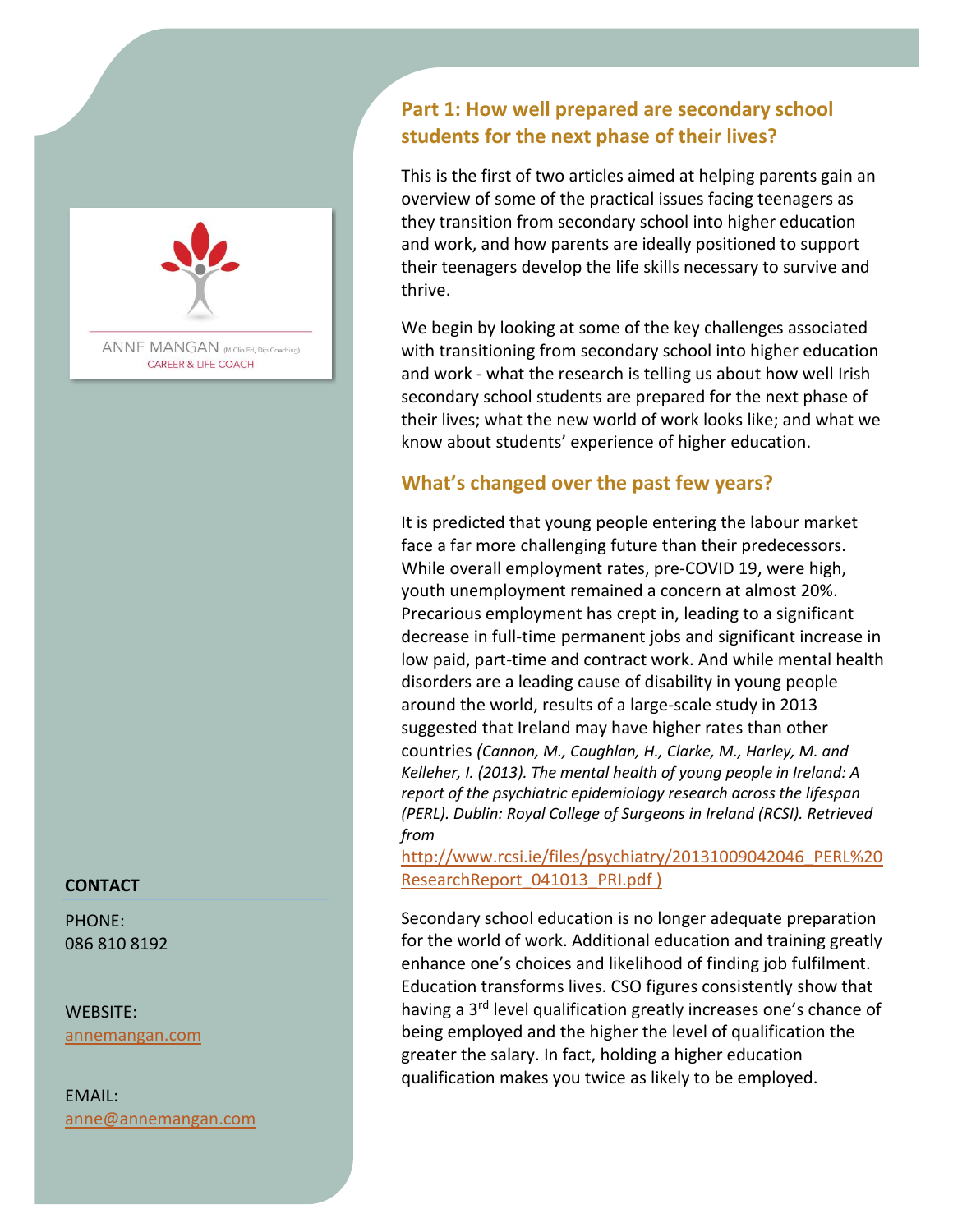### **But how well does secondary school prepare students for the next phase of their lives?**

There is considerable evidence to suggest that secondary school does not sufficiently prepare many of its students for the next phase of their lives. Research conducted by the Economic and Social Research Institute (ESRI) earlier this year, suggest that many young people's perception is that secondary school does not prepare students sufficiently for making decisions about what to do after school, nor preparing for work and adult life. *(Economic and Social Research Institute (ESRI). (2019). Growing up in Ireland. National longitudinal study of children. Key findings: Cohort '98 at 20 years old in 2018/2019. Education, Training and Employment. ESRI Survey and Statistical Report Series, November 2019. Retrieved from* 

*<https://www.esri.ie/system/files/publications/SUSTAT82.pdf> )*

This is echoed by parents also in a 2011 study by the ESRI, the National Council for Curriculum and Assessment and the Department of Education and Skills (Byrne, D. and Smyth, E. (2011). Behind the scenes? A study of parental involvement in post-primary education. Dublin: The Economic and Social Research Institute, the National Council for Curriculum and Assessment and the Department of Education and Skills. *Retrieved from [https://www.esri.ie/publications/behind-the-scenes](https://www.esri.ie/publications/behind-the-scenes-a-study-of-parental-involvement-in-post-primary-education)[a-study-of-parental-involvement-in-post-primary-education\)](https://www.esri.ie/publications/behind-the-scenes-a-study-of-parental-involvement-in-post-primary-education)*

Overemphasis on rote learning and the CAO points system has set many students up for disappointment when they get to college. In fact, many of the students who drop out during their first year studied very hard in school and achieved high points. About 85% had received their first or second course choice. We will look at this in more detail when we consider the reasons why students dropout.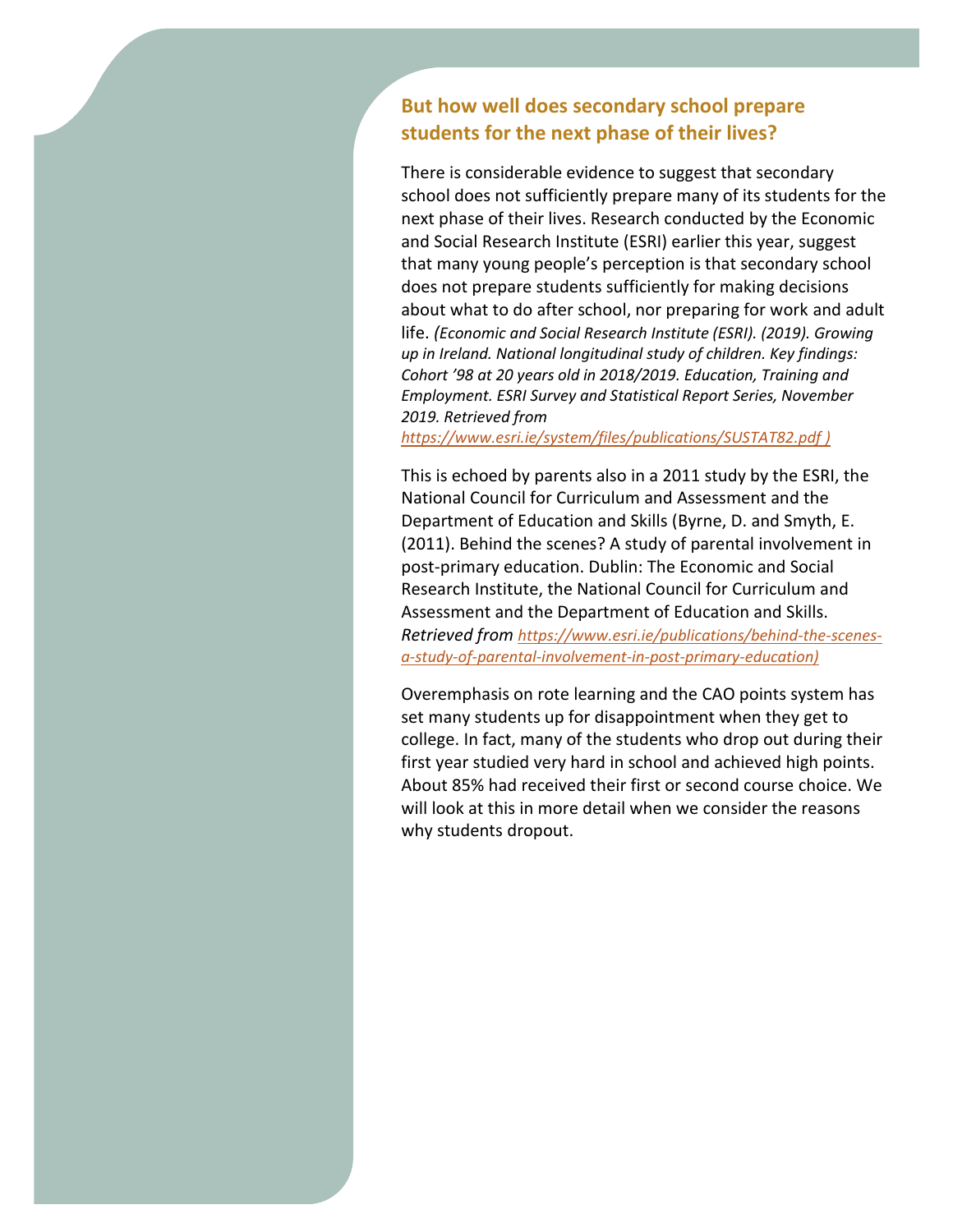#### **What's different about the workplace?**

Most of us parents are likely to have only a cursory knowledge of how dramatically things have changed in the workplace over the last decade. While we are still part of the workforce, we are unlikely to experience what it's like for young people entering the workplace or trying to find their place in this fast-paced environment.

IBEC provides a useful summary - Ireland, like many other countries is going through significant transformation in the workplace. Globalisation, rapid digitalisation, changing lifestyles and new consumer preferences mean that jobs and careers are being transformed, which will bring significant change to the world of education, training and work. Such changes bring great opportunity but also great risks. Individuals are being forced to make frequent and complex choices which impact directly on their current and future lives. Over the last decade new roles have been created for jobs that didn't exist up to that point. 30% of these in the labour market change their employment status every year, while estimates suggest that students currently in the education system will have had on average 10 – 12 jobs by the time they are 38 Years.

Robots, automation and AI are quickly progressing and changing the nature and number of available jobs. IBEC says that we do not know where the jobs of the future will come from or what they might be. They say that this information is not reaching young people or their parents, who continue to look at a narrow range of occupations. It is expected that people entering the workplace today will have over 50 years of work (Irish Businesses and Employers Confederation (IBEC). (2018). Informed choices: career guidance in an uncertain world. *Retrieved from IBEC website: www.*

*[https://www.smartfutures.ie/wp](https://www.smartfutures.ie/wp-content/uploads/2018/12/Informed-Choices-Career-Guidance.pdf)[content/uploads/2018/12/Informed-Choices-Career-Guidance.pdf\)](https://www.smartfutures.ie/wp-content/uploads/2018/12/Informed-Choices-Career-Guidance.pdf)*

There has been numerous reports about projected job losses and how many areas will not survive. Government-backed programmes are being developed and rolled-out to support tens of thousands of workers to up-skill.

On the ground, full-time, permanent jobs are much less the norm with many replaced by part-time or contract work. This means no payment for holidays or during periods of illness. No hope of securing a mortgage for a home.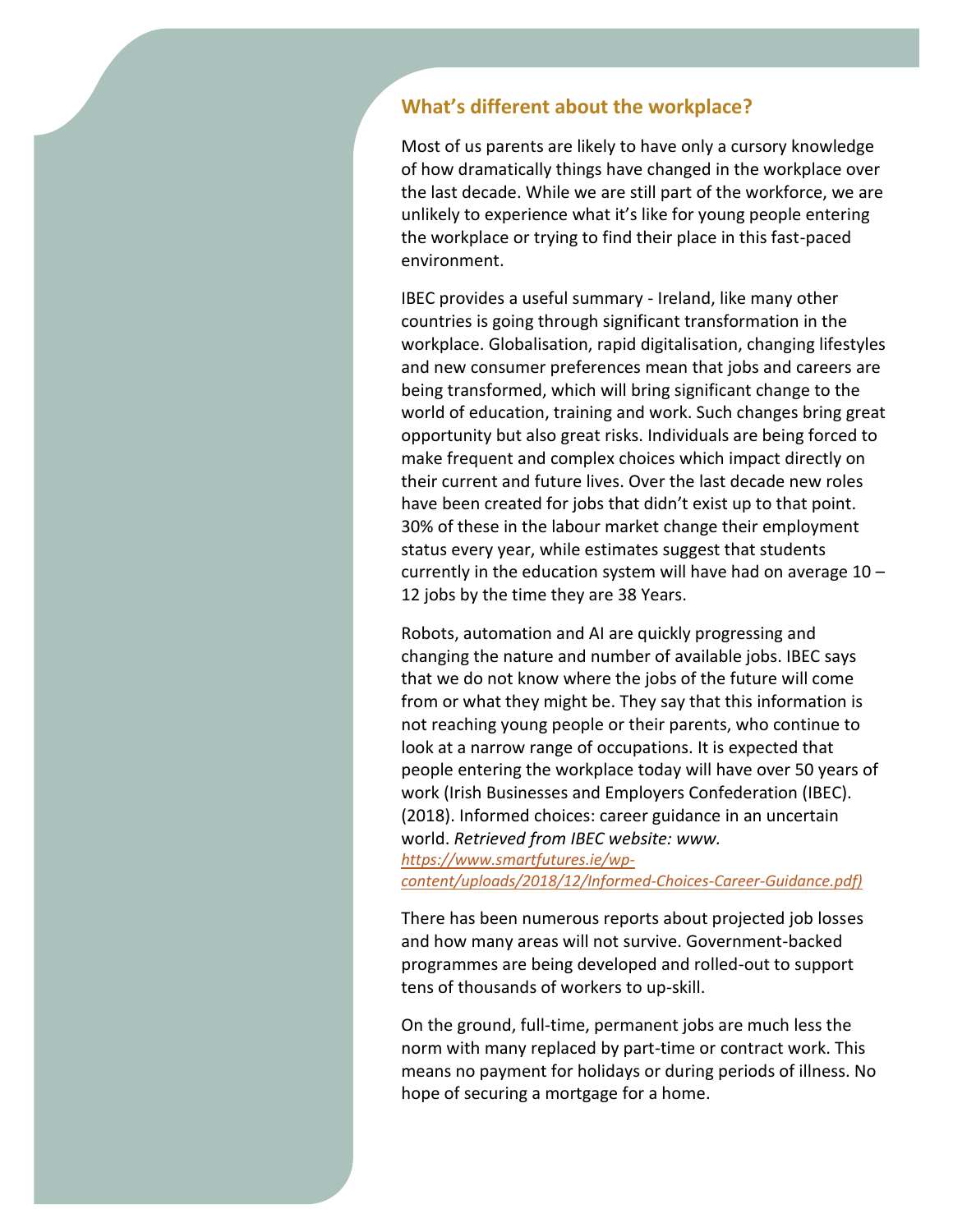## **3 rd Level Education & training – what can go wrong?**

We saw that having a  $3<sup>rd</sup>$  level qualification greatly enhances one's opportunity of finding work that fits, and it leads to higher pay as a rule. But direct entry into higher education, immediately after secondary school, is not the only option. While almost 70% of students progress directly into higher education, not everyone is ready or suited to this way of life. Some may not find their area of interest within higher education. Further education provides an excellent alternative, and in many cases leads to students being better ready for higher education. For someone keen to start work, apprenticeships are well worth considering. Apprenticeships have expanded well beyond the traditional trades and crafts and now include sectors such as Finance, ICT, Hospitality, Recruitment, Sales and more. All apprenticeships are on the National Framework of Qualifications and many lead to degrees and beyond.

Transitioning from secondary school into higher education is much more challenging that many students and their parents expect. Up until the last year or so, the only reliable information available on drop-out rates in college was for firstyear students. These have stayed relatively constant at 15% - 16%. This means that each year approximately 6000 students drop out of college during their first year. More recently, research is showing even more alarming data for example, of the students that complete their college course, more than 50% said that they chose the wrong course; and the real dropout rate, when the full length of the course is taken into consideration is closer to 24%.

In a 2015 study of the reasons why students decided to dropout of their course, the following were identified: a lack of accuracy and depth of information at their disposal when deciding where and what to study, and their education experience was different to what they expected, such as unexpected course content and high work-load. Other reasons included stress, financial difficulties and difficulty making friends.

Another Report *Transitioning from Second Level and Further Education to Higher Education* provides unique insight and experiences of a sample (1,579) of Irish students transitioning into Higher Education. The study examined the extent to which early higher education students have been equipped with the skills, competencies and orientations they needed to success. Overall the research found that time management was the